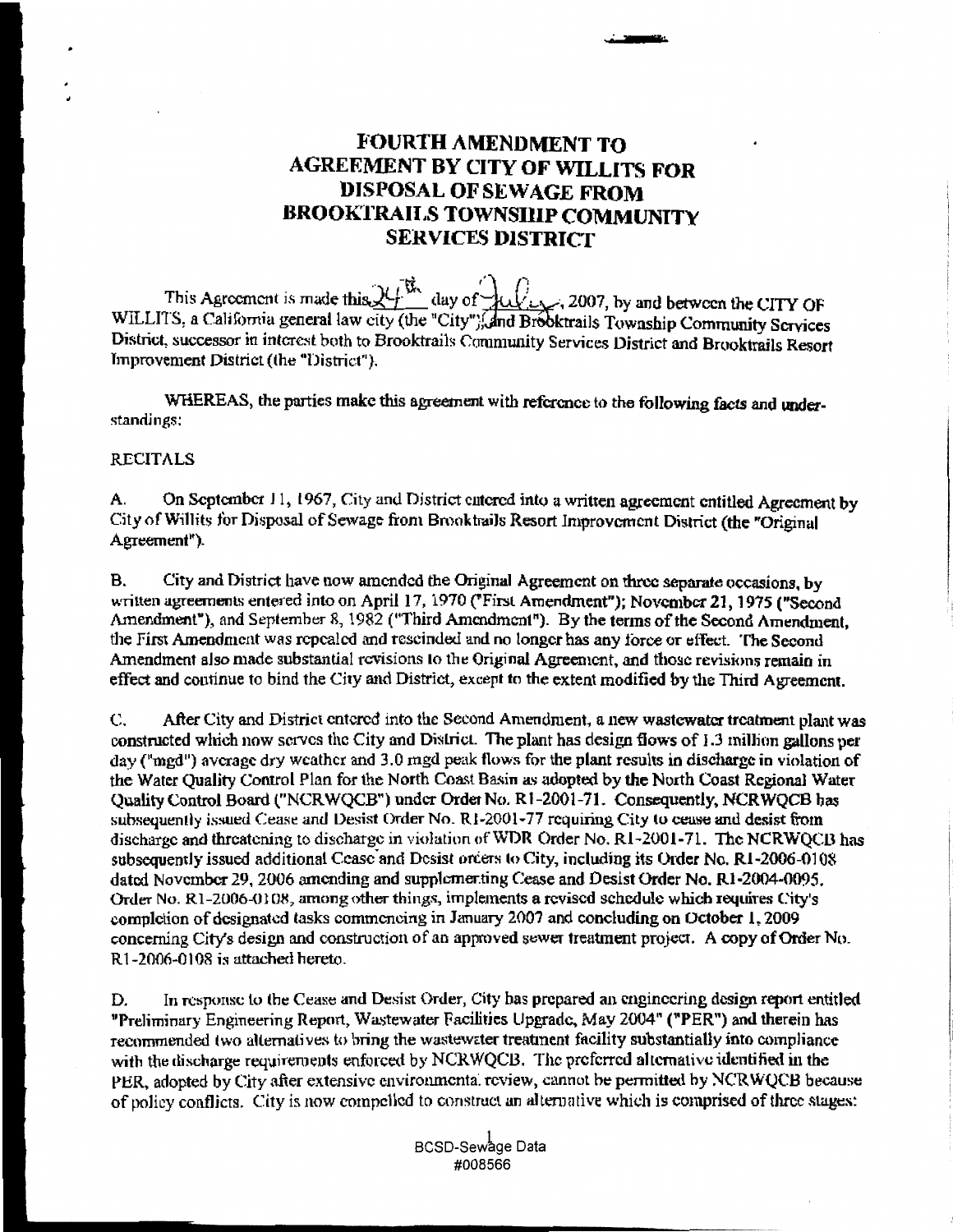Stage One: headworks, pretreatment, influent pumping and new electrical system, etc.; Stage Two: new acration treatment systems, ultraviolet disinfection and control building renovation, etc.; Stage Three: storage lagoon/enhancement wetland, outfall structure and off site mitigation. The estimate of probable cost to construct the three stages is \$17,255,538.00 as calculated in March, 2007.

City has obtained a commitment from Rural Utilities Services, U.S. Department of Agriculture E. (the "USDA"), for a grant in the sum of One Million Dollars  $(\$1,000,000.00)$  and a loan amount of Ten Million, Two Hundred Eighty-Five Thousand Dollars (\$10,285,000.00) payable over forty (40) years to construct the new plant (the "USDA loan").

City and District wish to share in the cost of the new plant and apportion between them the loan F. payment responsibility and incremental plant capacity resulting from these improvements. This amendment is intended to address the limited issues of apportionment and payment of costs between the District and the City with respect to the USDA loan described herein. The parties acknowledge that the anticipated total cost of the new plant, as described within Recital D, substantially exceeds the subject loan amount. In accordance with the terms of the Original Agreement and amendments thereto, the partics acknowledge that 37.69% of the total cost of the new plant shall be apportioned to the District and 62.31% shall be apportioned to the City, notwithstanding the fact that this amendment only addresses payment of the subject USDA loan amount.

NOW, THEREFORE, City and District agree as follows:

J. Effective Agreement. Except as modified by the express terms of this Agreement, the Original Agreement, as amended by the Second Amendment and the Third Amendment, shall remain in full force and effect.

2. Apportionment of Costs. The Distric: shall pay 37.69% of the USDA Loan, being the sum of Three Million, Eight Hundred Seventy-Six Thousand, Four Hundred Sixteen and 50/100ths Dollars  $(33,876,461.50)$  as such loan costs are incurred by the City.

3. Time and Manner of Payments. The District's contribution toward the repayment obligation to the USDA shall be paid semi-annually in equal installments on the first day of July and the first day of January each year, commencing on January 1, 2008. The District will have in effect at all times that the loan obligation to the USDA is outstanding an ordinance of the District establishing fees, tolls, rates and other charges for and rules and regulations relating to sewer service, which shall raise gross income and revenues carned thereon (except all refundable deposits made to establish credit), which shall hereinafter be referred to as "Revenues," that, beyond all reasonable doubt, yield a sufficient amount equal to the amounts necessary to make the semi-annual payments required of the District herein.

4. Separate Sewer Revenue Account. The Treasurer of the District shall establish a Revenue Fund as a separate fund, into which the Treasurer shall deposit all Revenues as they are collected and received by the District (the "Fund").

5. Right to Audit. The City shall have the right to audit, at its expense, District's books, records and accounts to insure that the District is raising sufficient funds and segregating such funds for payment to the City sufficient to pay the District's cost share of the USDA Loan repayment.

6. Security Interest. The District shall grant a security interest in the Fund to the City.